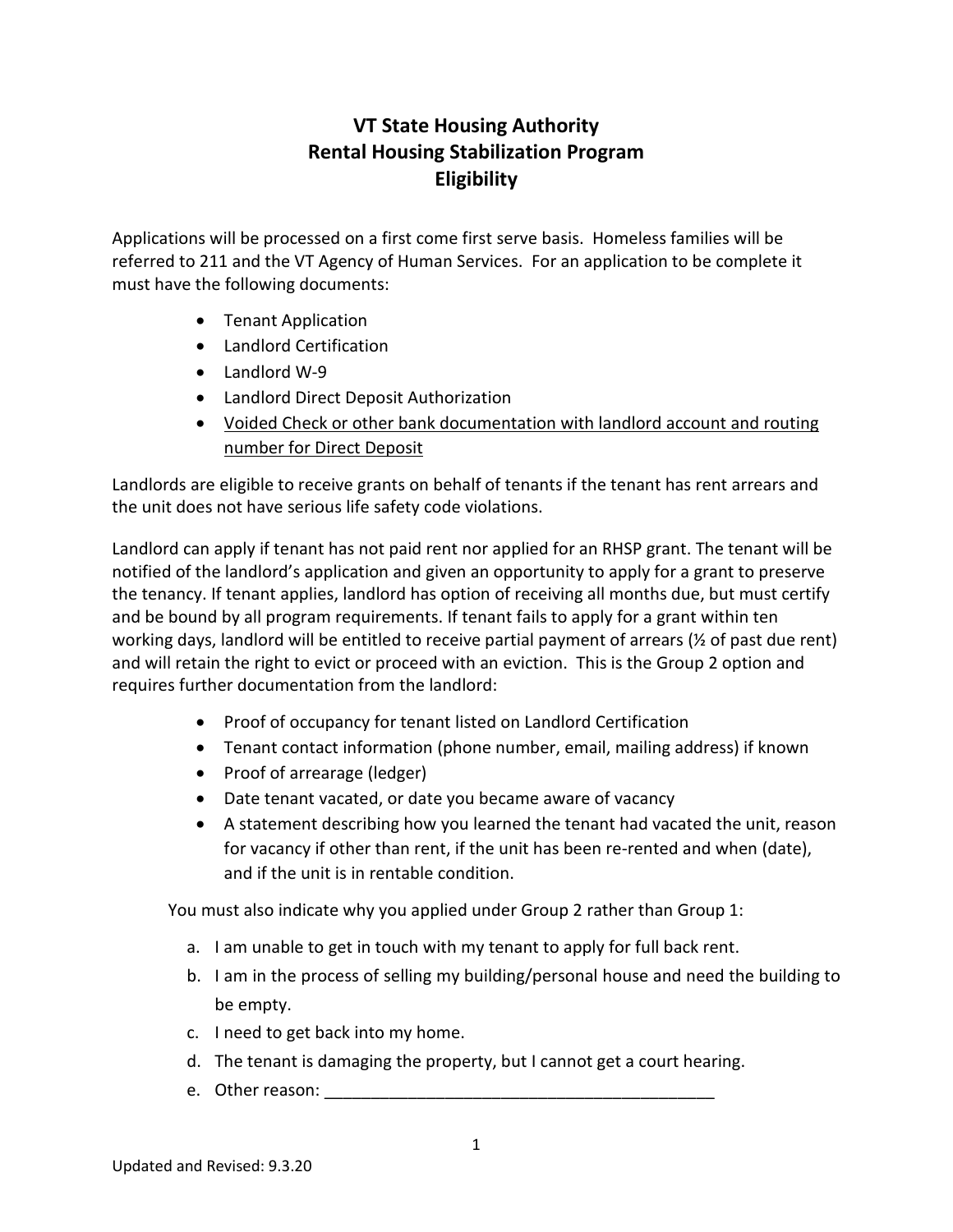**Vacancy Loss:** Landlords that initially applied for grant funds for rent arrearage under Group 1, but the tenant failed to submit an application, or applied seeking partial payment under Group 2 (but was denied grant funds because the tenant had vacated the unit before the grant claim was processed and paid), or the tenant vacated the rental units after March 1, 2020 owning unpaid rent. VSHA will pay half the amount owed for arrears incurred after March 1, 2020. Arrearages incurred before March 1, 2020 will not be reimbursed.

**Money to Move Program:** Tenants who are in unsustainable tenancies are eligible for rent arrears per program guidelines. These tenants will be encouraged to move to a sustainable unit and will be eligible for first and last months' rent and security deposit and where necessary rent payments through December 30, 2020 and beyond if program is extended.

Unsustainable may be defined as unaffordable, tenant is a victim of violent crime or abuse, or any reason the unit cannot be maintained by the tenant where finding a new unit would change this pattern.

Incomplete applications will be held for 10 days while awaiting any additional or missing certifications and documentation.

Additionally, for landlords to be eligible to receive payment they must certify the following:

- The dwelling unit for which the tenant will be receiving assistance is operated and maintained in compliance with Vermont Rental Housing Code or will be brought into compliance within 30 days. Units with serious life safety code violations will be referred to Vermont Legal Aid.
- [https://www.healthvermont.gov/sites/default/files/REG\\_Rental\\_Housing\\_Code.](https://www.healthvermont.gov/sites/default/files/REG_Rental_Housing_Code.pdf) [pdf](https://www.healthvermont.gov/sites/default/files/REG_Rental_Housing_Code.pdf)
- RHSP payments will not be made on behalf of tenants in units with serious life safety code violations until the repairs are verified as complete.
	- o The following are considered life threatening conditions:
		- Any condition that jeopardizes the security of the unit
		- Major plumbing leaks or flooding, waterlogged ceiling or floor in imminent danger of falling
		- Natural or LP gas or fuel oil leaks
		- Any electrical problem or condition that could result in shock or fire
		- Absence of a working heating system when outside temperature is below 60 degrees Fahrenheit.
		- **Utilities not in service, including no running hot water**
		- Conditions that present the imminent possibility of injury